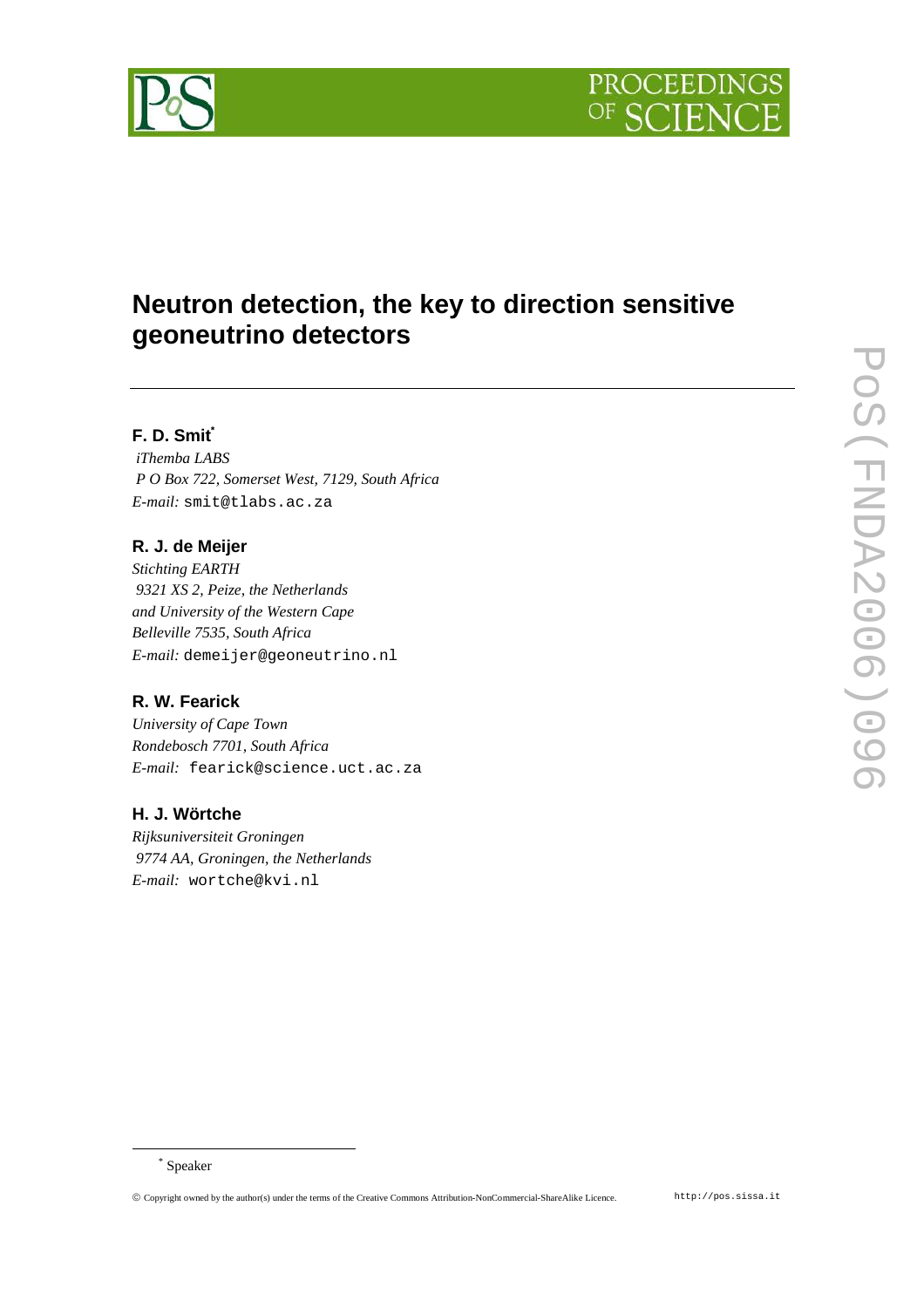The Earth AntineutRino TomograpHy (EARTH) project has as its eventual goal, a 3D map of the location of U and Th in the Earth. To achieve this the direction of low energy antineutrinos, known as geoneutrinos, emitted from these radioactive elements needs to be detected. If they are detected via inverse beta decay then the direction information is carried by the neutron emitted after capture by a proton, and how much of the direction information can be extracted depends crucially on the neutron detection. Simulations have shown a possible way of achieving this direction information.

*International Workshop on Fast Neutron Detectors University of Cape Town, South Africa April 3 – 6, 2006*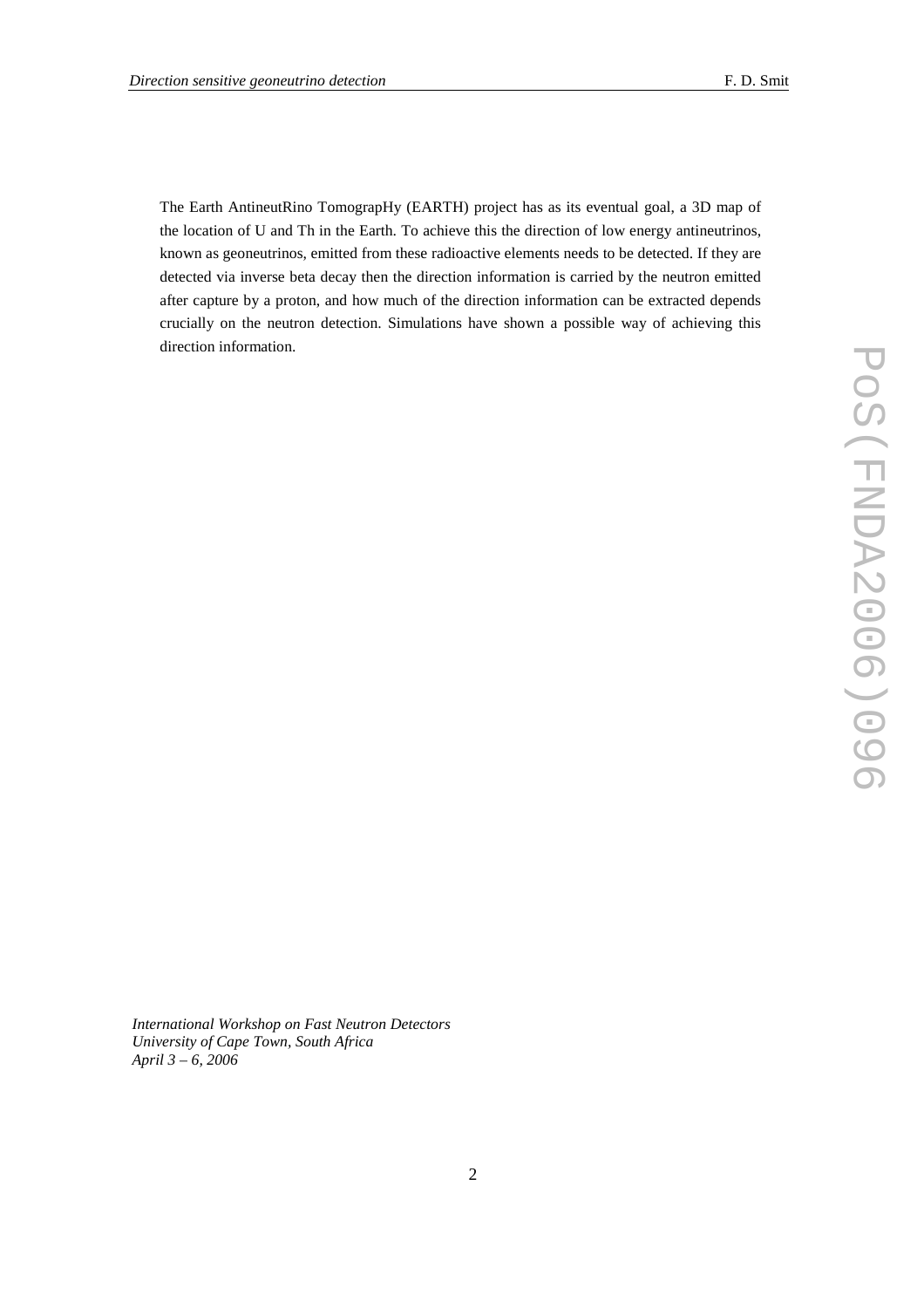#### **1. Introduction**

It is accepted that radiogenic heat sources supply a significant proportion of the heat required to keep the outer core of the Earth liquid. However, hypotheses abound as to the distribution of these radiogenic heat sources. Detecting the antineutrinos, known as geoneutrinos, from the radioactive  $\beta$ -decay is one way of localising large concentrations of radioactivity in the interior of the Earth in general.

The long-term goal of the project Earth AntineutRino TomograpHy (EARTH) is a 3D image of the distribution of the radiogenic heat sources in the Earth. A more detailed description of the project, and its motivation, can be found in [1].

The design of most antineutrino detectors is dominated by the small reaction cross section for antineutrino detection. This dictates that one should have a large volume and a minimum of surface area to reduce the efficiency losses that occur at the surface. This leads to large monolithic detectors of which KamLAND [2] is a good example. KamLAND is spherical with a 13m diameter. However, for the EARTH project, the determination of the direction of the geoneutrinos is paramount. Investigations on how this could be achieved, have been a determining factor on the possible design for the EARTH detector.

The reaction for detection, which because of the Q-value excludes geoneutrinos from K, is the inverse  $\beta$ -decay.

$$
v + p \rightarrow e^{+} + n - 1.8 MeV
$$

An antineutrino event is characterised by the delayed coincidence between the pulses generated by the positron and the captured neutron (double-pulse event). The large mass difference in the reaction products means that while the positron carries away most of the energy, the neutron carries away most of the momentum. Information about the direction of the incoming antineutrino is therefore contained in the direction of the neutron. Thus the method of neutron detection is crucial to extracting this information.

#### **2. Requirements for direction sensing**

In KamLAND, for example, the positron is detected via the annihilation gamma rays and the neutron is detected via the gamma ray emitted when the neutron is captured by a proton. A distance of up to two decimeters is observed between a detected annihilation gamma ray, and a detected neutron capture gamma ray, considerably larger than the few cm between the locations where the neutron is emitted and where it is captured (see Figure 1). Hence, with the gamma ray detection method, almost no information of the original antineutrino direction is preserved.

To preserve the direction information of the incoming geoneutrino as much as possible, one must firstly know where the antineutrino is captured and secondly where the neutron is captured. Charged particles with their small range are ideal for the task. For this reason a  $^{10}$ Bloaded scintillator is being tested as an antineutrino detector. In this scintillator the low energy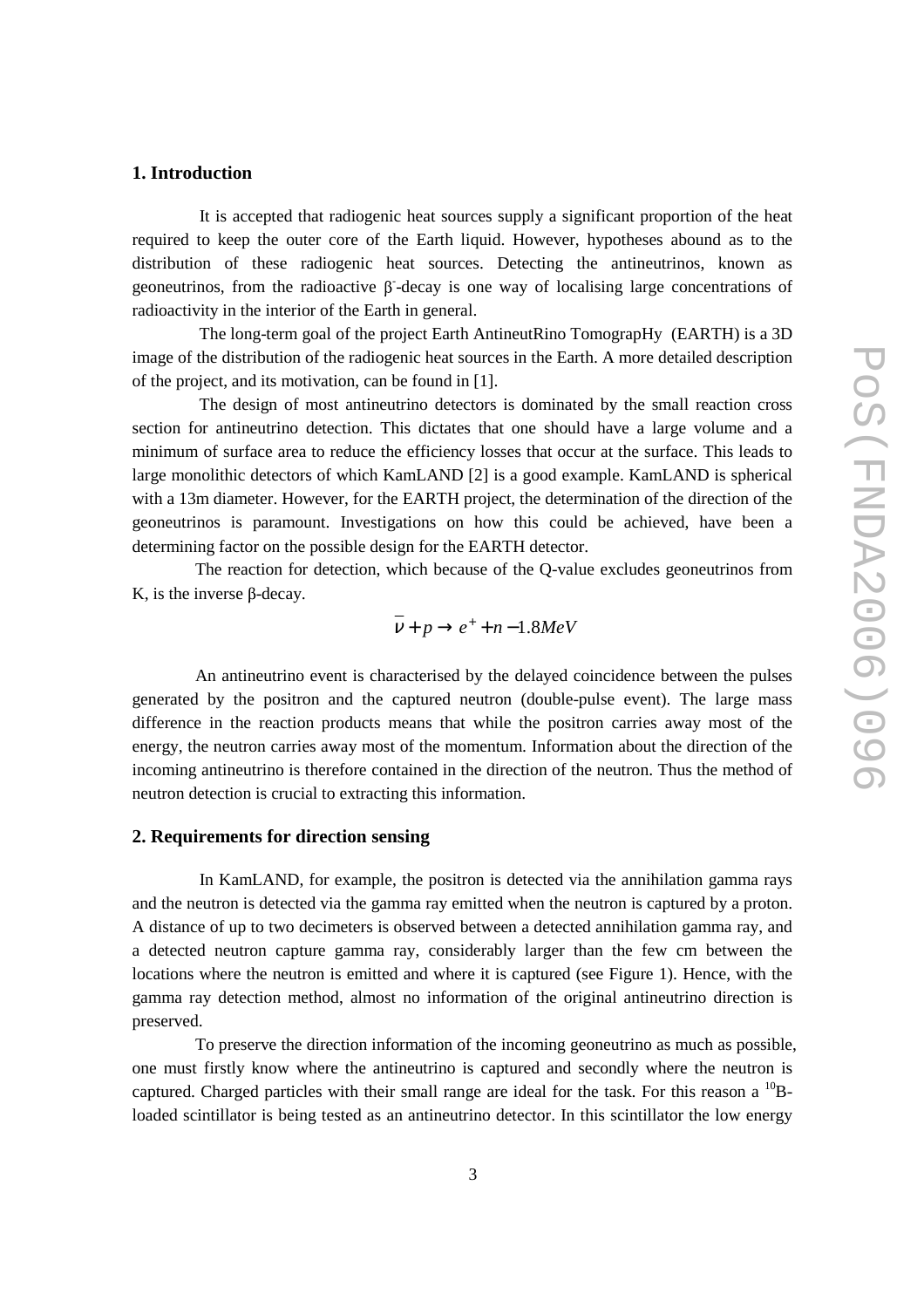positron can be detected as it is rapidly slowing down before annihilation, and the neutron can be detected by the recoiling <sup>7</sup>Li- and  $\alpha$ -particles emitted after the neutron is captured by the <sup>10</sup>B.

A further advantage of a  $^{10}B$ -loaded scintillator is that it speeds up the capture of the neutron, because of the large capture cross section with 1/v dependence, where v is the velocity of the neutron. This feature reduces the average number of scatters the neutron undergoes before capture and thereby preserves more of the information of the original direction of the neutron.

Simulations of the interaction of an incoming neutrino in a scintillator with- and without  $^{10}$ B-loading, using a code applying a Monte Carlo method, were made to test these insights. As a test of the code, the results shown in the paper by Beacom and Vogel [3] were reproduced. Results from this code can be seen in Figure 1.

Comparing the two data sets with and without B-loading, indicates the positive effect the <sup>10</sup>B-loading has in reducing the deviation of the neutron-capture point from the original neutrino direction. Secondly it can be seen that on average, from the point of emission, the neutron moves forward only a few centimeters before being captured.

Two pulses separated in space and time characterize the geoneutrino capture event. This



Figure.1. Both sets are results from 50000 Monte Carlo simulations of a neutrino with a reactor energy spectrum traveling along the x-axis from negative to positive, and captured by a proton in a scintillator at  $x = 0$  and  $y = 0$ . For the top set the scintillator was loaded with 5% <sup>10</sup>B and for the bottom set the scintillator had no B. Both sets show where the simulation stopped; for the top set when the neutron was captured, and for the bottom set when the neutron reached thermal energy. Y is the direction perpendicular to the antineutrino direction and the last graph plots the number of scatters in each simulation.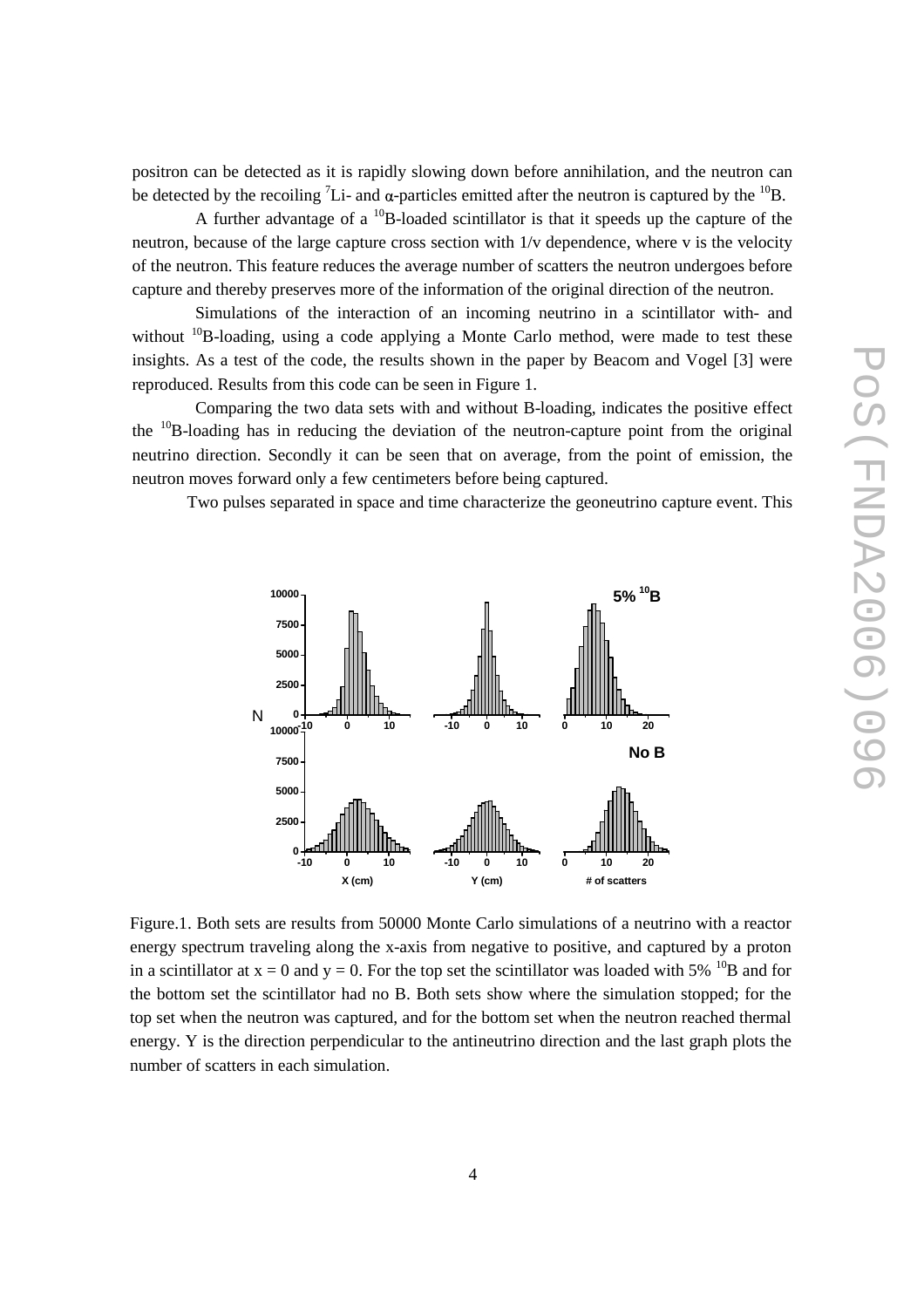feature can be used to facilitate direction sensing. If a scintillator is used which is long and thin, the detector will be efficient at detecting both pulses in the direction of the long axis  $(0^{\circ})$ ,



Figure 2a and b. The influence of the scintillator dimensions on the probability of an antineutrino event being detected in a long thin scintilator for a antineutrino incoming at a particular angle to the scintillator. The yellow data is for a dimension of 60mm x 60mm. From this it can be seen that angular sensitivity is at the cost of efficiency and vice versa. See text for detail.

but not efficient at detecting both pulses in the radial direction (90˚) as shown in Figure 2b. In the latter case many of the neutrons will escape the scintillator before being captured, with the result that no double pulse will be seen in the scintillator and the event will not be identified as an antineutrino.Therefore the efficiency of the detector for detecting antineutrinos entering from an angle other than axially is a function of the dimension x indicated in Figure 2a as well as the incident angle. In Figure 2b the ratio is plotted of efficiency for detecting the neutron if the antineutrino entered axially divided by the efficiency of the detector for detecting the neutron if the antineutrino enters at some other angle. Also shown is how this ratio changes with the dimensions in the direction perpendicular to the long axis.

This result implies that direction sensitive geoneutrino detection will require highly modular detector systems, consisting of sets of modules. Each module comprises a number of detector units with their long axis aligned with a specific direction. Several of these sets will be required, each pointing in a particular direction. By bundling detector units into modules, one allows for detection of neutrons and positrons in adjacent detectors, resulting in more efficient use of scarce antineutrino events.

The overall volume of the detector will still have to be large as the absolute efficiency of detecting geoneutrinos is small. However, using direction sensitive antineutrino detecting as the prime objective leads to a detector, which looks completely different from the huge monolithic detectors one has become accustomed to.

In parallel to the computer simulations, experimental tests simulating double pulse events in  $^{10}$ B-loaded scintillators have also been carried out. A  $^{252}$ Cf neutron source and a small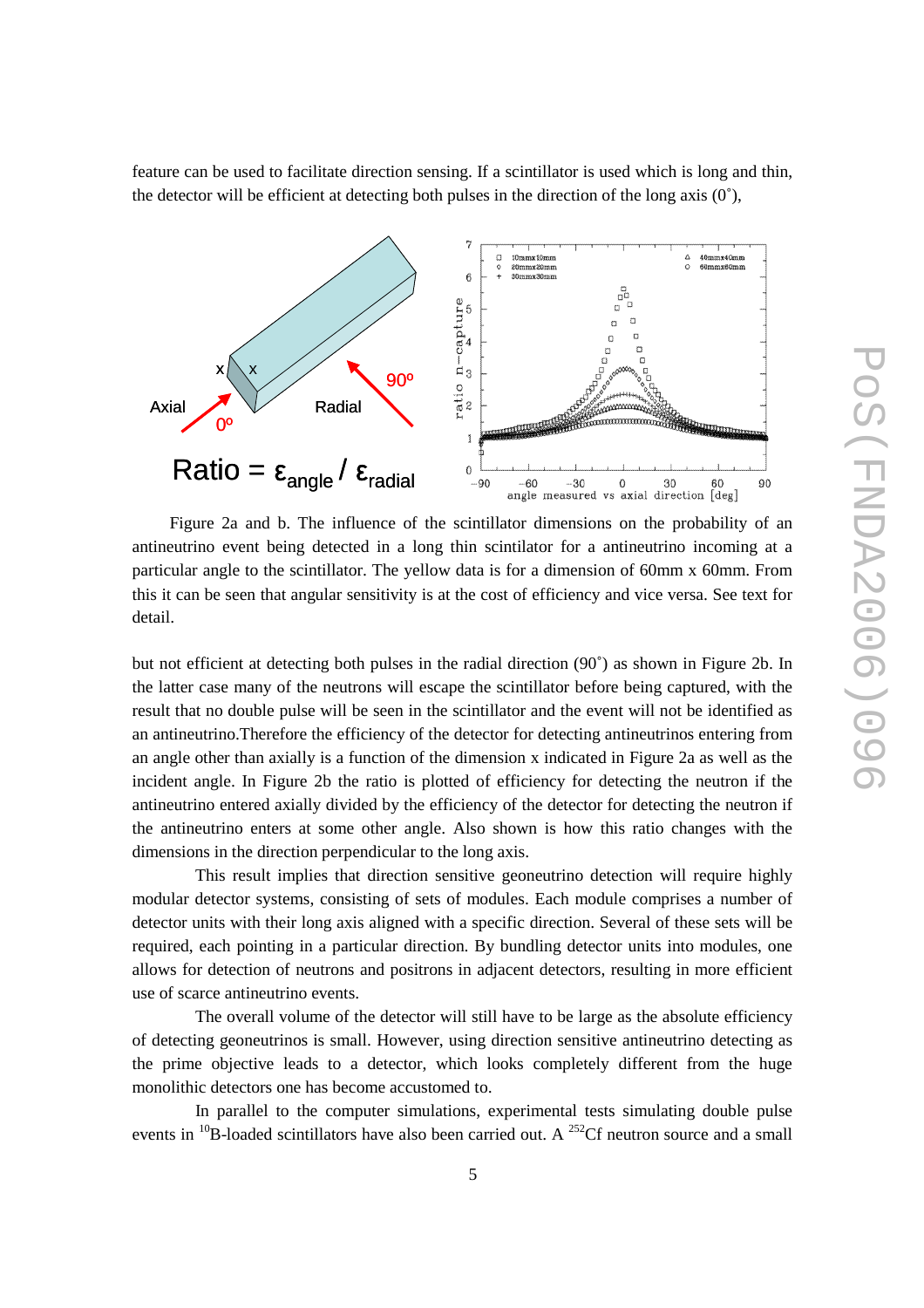3.8cm diameter and 2.5cm thick  $^{10}B$ -loaded liquid scintillator was used for this purpose. The first pulse of the double pulse is produced by the recoil proton from the neutron scattering and the second pulse is produced by the stopping of the  ${}^{7}Li$  and  $\alpha$ -particles emitted after the neutron is captured by a  $^{10}B$ . These pulses were recorded via an 8 bit, 1.25Gsamples/sec, 100MHz bandwidth Tektronix oscilloscope. These data were read out via a LABVIEW program and stored on disc as ASCII data. Examples of these double pulses can be seen in Figure 3. The difference in pulse shape and size between pulses produced by neutrons and gamma rays is clear. Such differences can be used to significantly reduce background due to accidental coincidences in the geoneutrino detectors. This difference, together with the relatively small pulse (due to quenching) from the capture of a neutron, are further reasons why a modular detector system is required, with each module made up of a very large number of small scintillator units.



Figure 3. The top trace is one produced by a neutron scattering off a proton followed by the neutron then being captured by  $^{10}B$  and the emitted  $^{7}Li$  and  $\alpha$ -particles being detected and producing the second pulse of the top trace. The bottom trace is an accidental double pulse where the first pulse of the trace is produced by a detected gamma ray while the second pulse in the trace is produced by an afterpulse in the photomultiplier. After pulses are small and always arrive at a fixed time relative to the first pulse

### **3. Conclusion**

Calculations indicate that direction sensitive geoneutrino detection is possible. However, a highly modular detector system presents many challenges, mostly technological in nature, and largely different from those faced by the traditionally shaped (monolithic) antineutrino detectors. Technology always improves with time, and challenges will be resolved